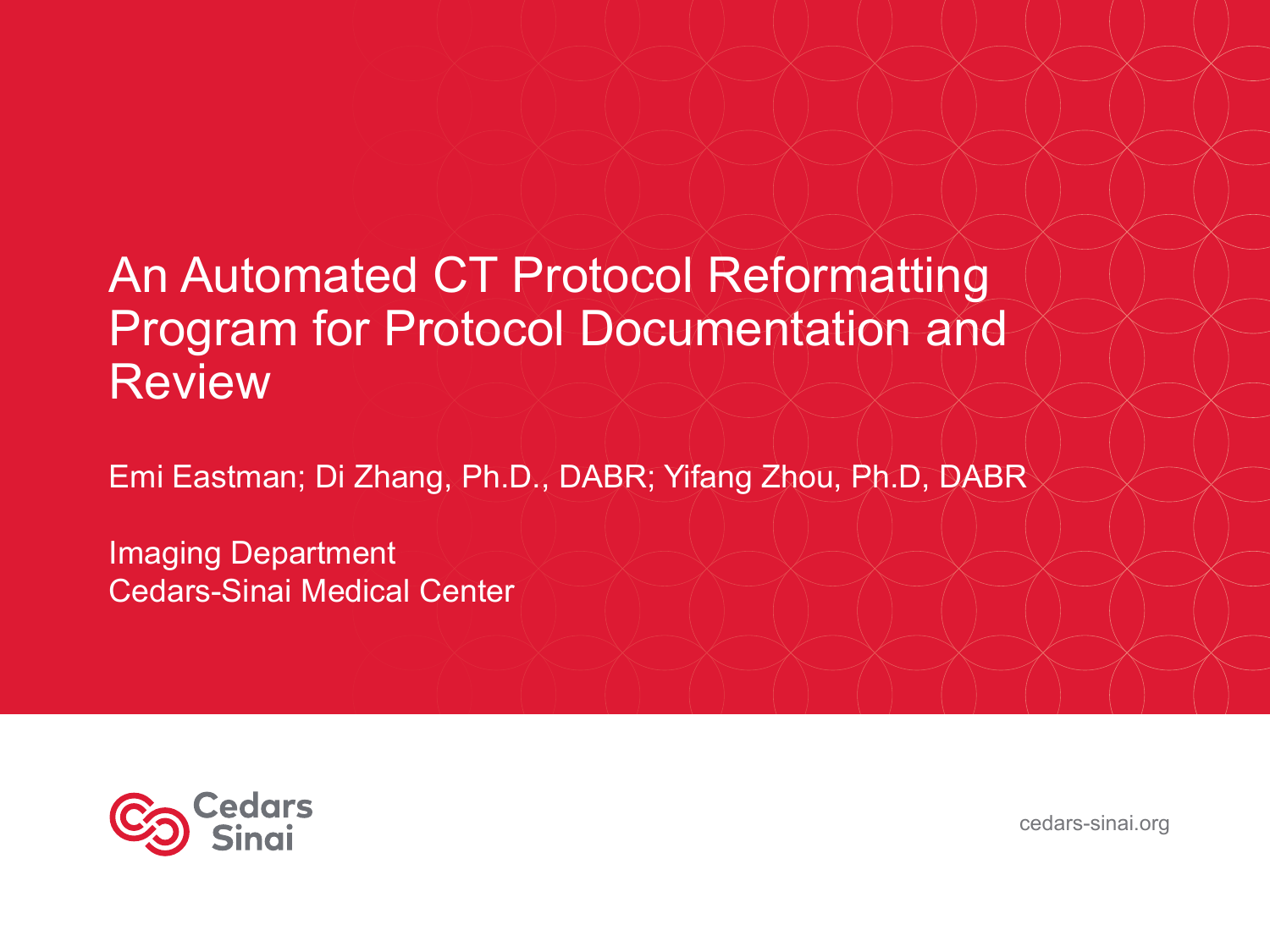#### Purpose

- The American College of Radiology (ACR) and the Joint Commission (TJC) require the ongoing review and management of computed tomography (CT) protocols by a team of radiologists, physicists, and technologists.
- Manually reviewing a single protocol across multiple scanners is a laborious task and is aggravated by the large amount of protocols on each CT scanner.
- For institutions with multiple CT scanners from different vendors, acquiring protocols and comparing parameters is complicated by vendor-specific naming conventions, variable protocol templates, and immutable documents.
- The purpose of this study was to develop a software solution that automatically reformats the protocol files exported from CT scanner consoles into a consolidated, vendor-independent format to facilitate and expedite the protocol review process.

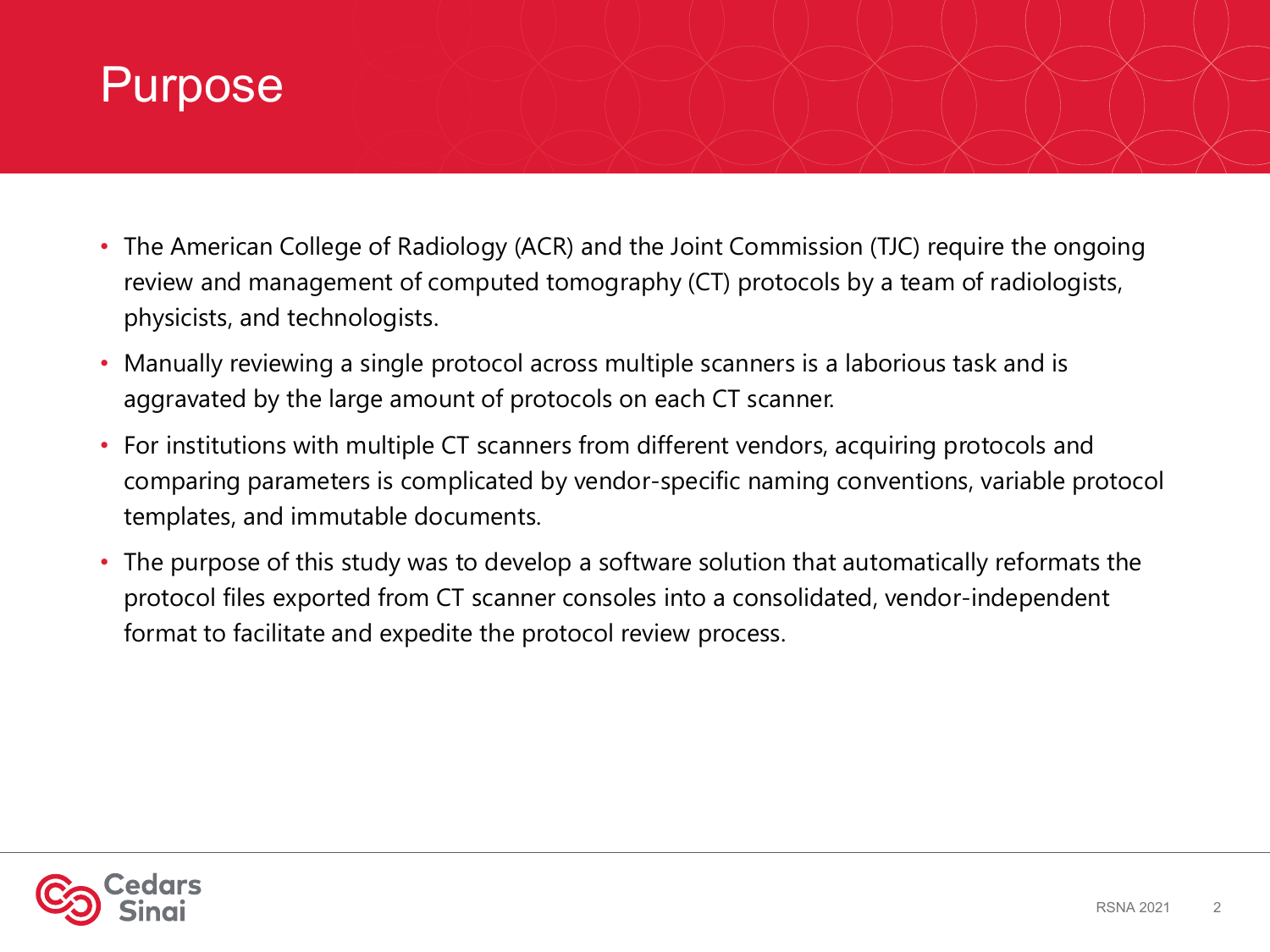# Part 1: Methods

We proposed taking advantage of the exported protocol files (in either CSV or XML formats) to create a digital protocol book that is updated regularly.

- 1. A Python script-based program was created to identify and store values for the following parameters:
	- tube potential (kV)
	- tube current (mA)
	- automatic exposure control reference
	- pitch
	- minimum and maximum tube current (if applicable)
	- tube rotation time (sec)
	- collimation
- computed tomography dose index (CTDI)
- CTDI notification value (if applicable)
- dose-length product (DLP)
- slice thickness
- slice interval
- displayed field of view (DFOV)
- reconstruction kernel
- iterative reconstruction algorithm setting

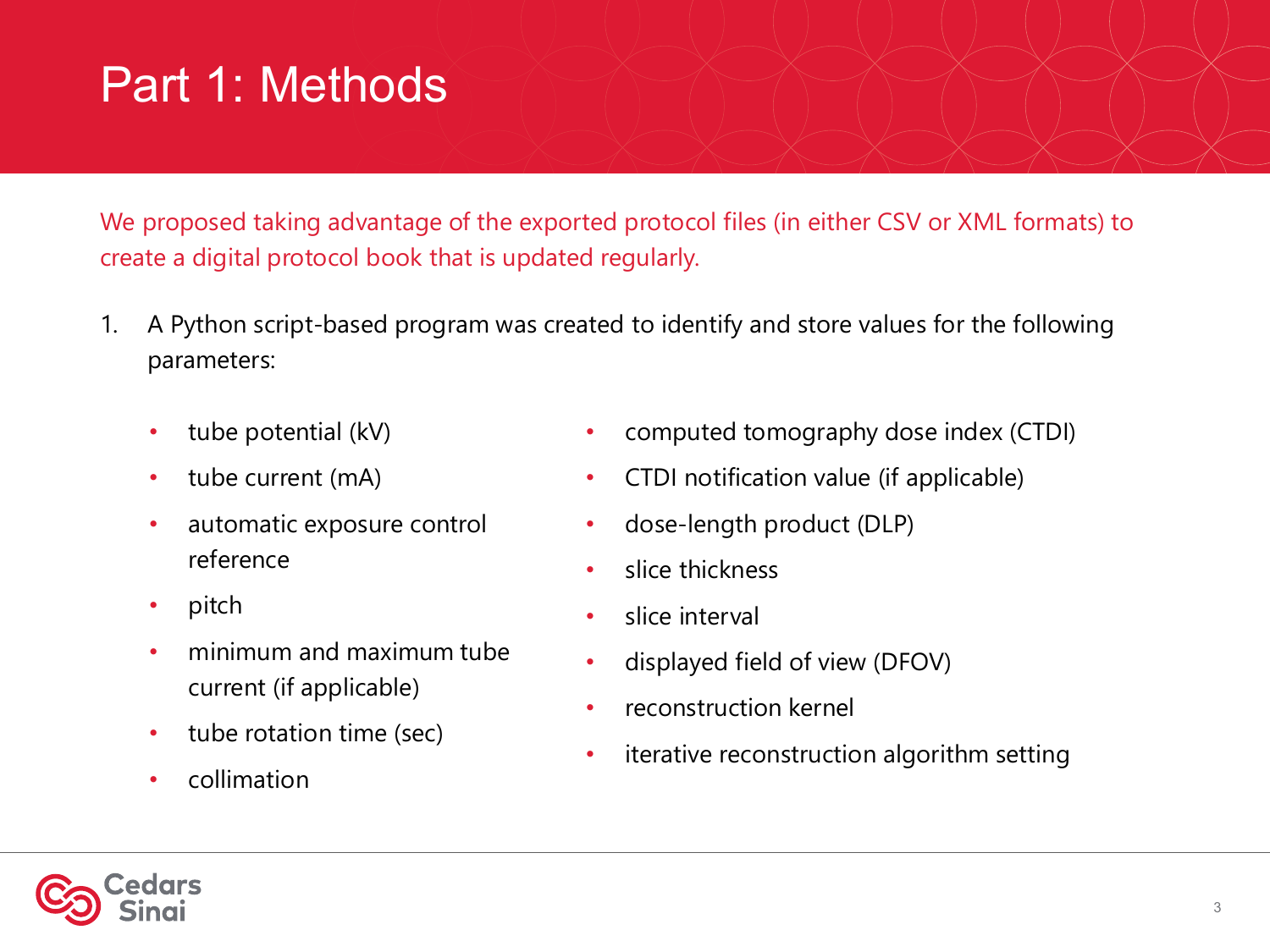# Part 1: Methods

- 2. The program was created for and tested on protocol export files from multiple Siemens, GE, Canon (formerly Toshiba), and Philips scanners.
	- Each value was extracted from the exported protocol files, and calculations were automatically performed when needed to account for differences in reported parameters between vendors (e.g. Philips reports mAs, while GE reports mA).



**Figure 1: (A) The protocol export CSV file from GE scanners (B) The protocol export XML file from Canon scanners (C) The protocol export XML file from Siemens scanners**

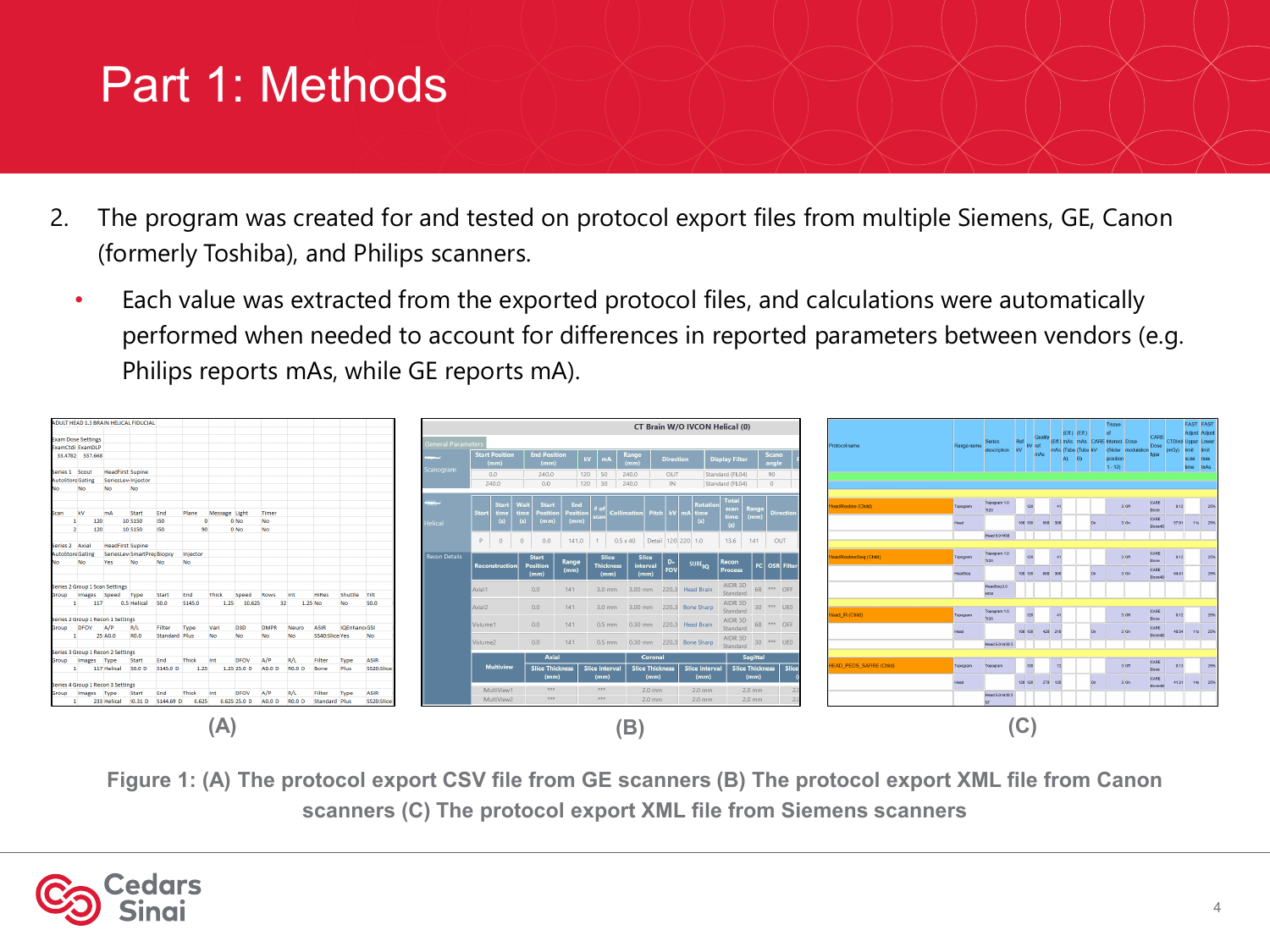## Part 1: Final Format

| <b>Scan/Recon Type</b>                            |     |         | $ kV $ mA AEC IQ Ref MinmA MaxmA Rot (s) |     |     |  | Coll                           | Pitch        | <b>SFOV</b> | <b>CTDI</b> | <b>CTDI NV</b> | <b>DLP</b> | <b>Thick</b> | Int  | <b>DFOV</b> | <b>Kernel</b>             | IR      | <b>IQEnhance HiRes GSI</b> |           |           |
|---------------------------------------------------|-----|---------|------------------------------------------|-----|-----|--|--------------------------------|--------------|-------------|-------------|----------------|------------|--------------|------|-------------|---------------------------|---------|----------------------------|-----------|-----------|
| ADULT PELVIS 8.7 PELVIS W/O IVC ROUTINE           |     |         |                                          |     |     |  |                                |              |             |             |                |            |              |      |             |                           |         |                            |           |           |
| Scout 90                                          | 120 | 10      |                                          |     |     |  |                                |              |             |             |                |            |              |      |             |                           |         |                            |           |           |
| Scout 0                                           | 120 | 10      |                                          |     |     |  |                                |              |             |             |                |            |              |      |             |                           |         |                            |           |           |
| <b>Helical Scan/Full Recon</b>                    | 120 |         | 11.57                                    | 100 | 440 |  | $0.8 16 \times 1.250$ mm       | 1.375 Large  |             | 8.5248      | 45             | 121.898    | 5            | 5    |             | 36 Standard               | None No |                            | <b>No</b> |           |
| <b>Full Recon</b>                                 |     |         |                                          |     |     |  |                                |              |             |             |                |            | 1.25         |      |             | 1.25 36.0 D Standard None |         |                            |           | <b>No</b> |
| ADULT PELVIS 8.8 PELVIS W/ IVC ROUTINE            |     |         |                                          |     |     |  |                                |              |             |             |                |            |              |      |             |                           |         |                            |           |           |
| Scout 90                                          | 120 | 10      |                                          |     |     |  |                                |              |             |             |                |            |              |      |             |                           |         |                            |           |           |
| Scout 0                                           | 120 | 10      |                                          |     |     |  |                                |              |             |             |                |            |              |      |             |                           |         |                            |           |           |
| <b>Helical Scan/Full Recon</b>                    | 120 |         | 11.57                                    | 100 | 440 |  | $0.816 \times 0.625$ mm        |              | 1.375 Large | 13.5203     | 45             | 433.052    | 5            | 5    |             | 36 Standard               | None No |                            | <b>No</b> |           |
| <b>Full Recon</b>                                 |     |         |                                          |     |     |  |                                |              |             |             |                |            | 0.625        |      |             | 0.625 36.0 D Standard     | None    |                            |           | <b>No</b> |
| Helical Scan/Full Recon                           | 120 |         | 11.57                                    | 50  | 440 |  | $0.8 16 \times 0.625$ mm       |              | 1.375 Large | 13.5203     | 45             | 433.052    | 5            |      |             | 36 Standard               | None No |                            | No        |           |
| <b>Full Recon</b>                                 |     |         |                                          |     |     |  |                                |              |             |             |                |            | 3.75         | 1.9  |             | 36 Bone                   | None    |                            |           | No        |
| <b>ADULT PELVIS 8.10 PELVIS with SMART VIEW</b>   |     |         |                                          |     |     |  |                                |              |             |             |                |            |              |      |             |                           |         |                            |           |           |
| Scout 90                                          | 120 | 10      |                                          |     |     |  |                                |              |             |             |                |            |              |      |             |                           |         |                            |           |           |
| Scout 0                                           | 120 | 10      |                                          |     |     |  |                                |              |             |             |                |            |              |      |             |                           |         |                            |           |           |
| <b>Helical Scan/Full Recon</b>                    | 120 |         | 11.57                                    | 100 | 440 |  | $0.8 16 \times 1.250$ mm       |              | 1.375 Large | 8.5248      | 45             | 121.898    | 5            | 5    |             | 36 Standard               | None No |                            | <b>No</b> |           |
| <b>Full Recon</b>                                 |     |         |                                          |     |     |  |                                |              |             |             |                |            | 1.25         |      |             | 1.25 36.0 D Standard None |         |                            |           | No        |
| ADULT LOWER EXTREMITY 9.1 LOWER EXTREMITY-KNEE    |     |         |                                          |     |     |  |                                |              |             |             |                |            |              |      |             |                           |         |                            |           |           |
| Scout 90                                          | 120 | 10      |                                          |     |     |  |                                |              |             |             |                |            |              |      |             |                           |         |                            |           |           |
| Scout 0                                           | 120 | 10      |                                          |     |     |  |                                |              |             |             |                |            |              |      |             |                           |         |                            |           |           |
| <b>Helical Scan/Full Recon</b>                    |     | 120 140 |                                          |     |     |  | $1 16 \times 0.625$ mm         | 0.5625 Large |             | 22.245      | 40             | 106.221    | 1.25         | 1.25 |             | 20 BonePlus None No       |         |                            | <b>No</b> |           |
| ADULT LOWER EXTREMITY 9.2 LOWER EXTREMITY-ANKLE   |     |         |                                          |     |     |  |                                |              |             |             |                |            |              |      |             |                           |         |                            |           |           |
| Scout 90                                          | 120 | 10      |                                          |     |     |  |                                |              |             |             |                |            |              |      |             |                           |         |                            |           |           |
| Scout 0                                           | 120 | 10      |                                          |     |     |  |                                |              |             |             |                |            |              |      |             |                           |         |                            |           |           |
| <b>Helical Scan/Full Recon</b>                    |     | 120 120 |                                          |     |     |  | $1 16 \times 0.625$ mm         | 0.5625 Large |             | 19.0671     |                | 30 91.0467 | 1.25         | 1.25 |             | 20 Bone                   | None No |                            | <b>No</b> |           |
| ADULT LOWER EXTREMITY 9.3 LOWER EXTREMITY-TIB/FIB |     |         |                                          |     |     |  |                                |              |             |             |                |            |              |      |             |                           |         |                            |           |           |
| Scout 90                                          | 120 | 10      |                                          |     |     |  |                                |              |             |             |                |            |              |      |             |                           |         |                            |           |           |
| Scout 0                                           | 120 | 10      |                                          |     |     |  |                                |              |             |             |                |            |              |      |             |                           |         |                            |           |           |
| <b>Helical Scan/Full Recon</b>                    |     | 120 140 |                                          |     |     |  | 1 16 x 0.625 mm   0.5625 Large |              |             | 22.245      |                | 40 918.163 | 1.25         | 1.25 |             | 20 Detail                 | None No |                            | <b>No</b> |           |

**Figure 2: The final format**

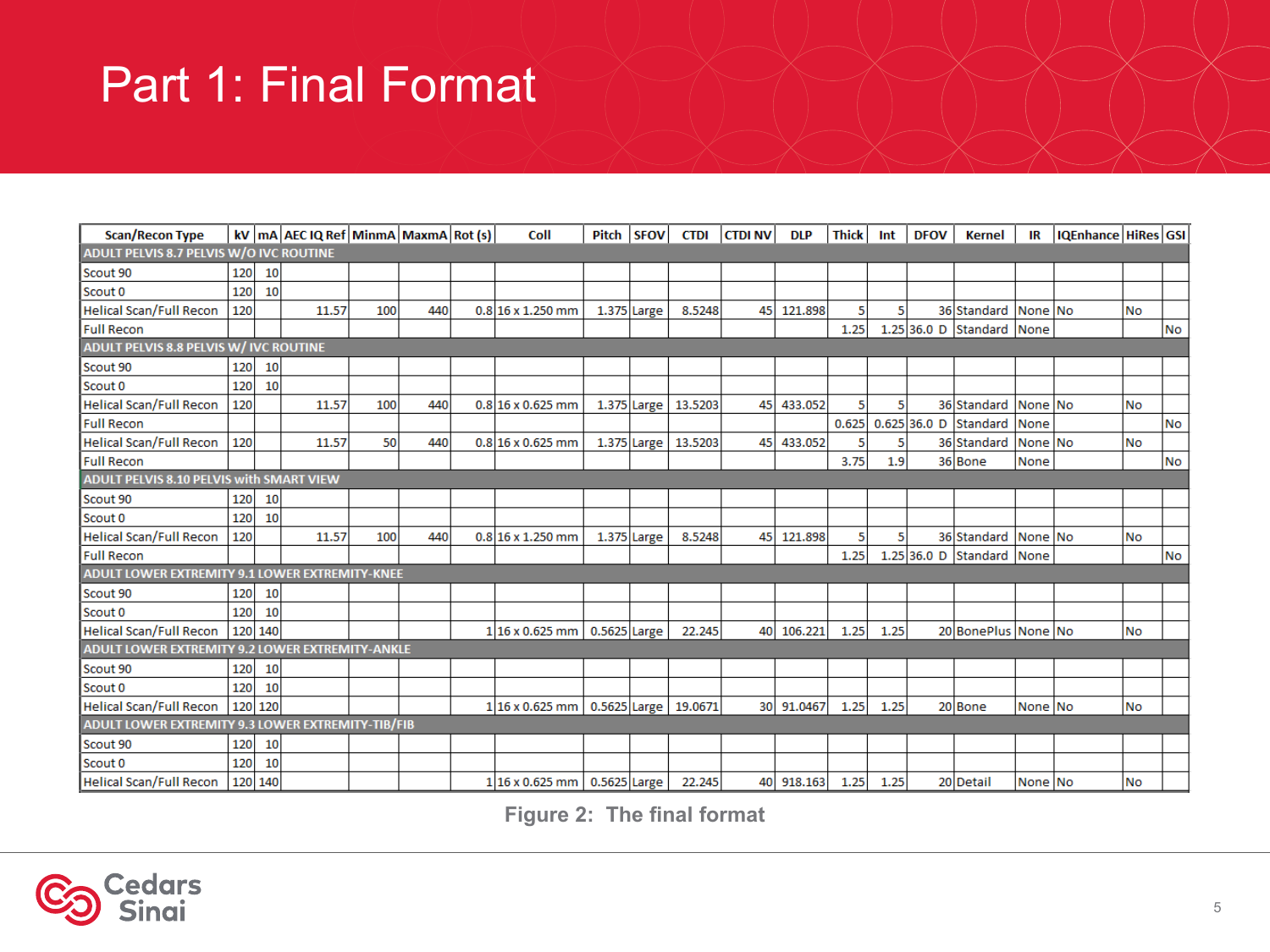#### Part 2

- 3. An additional Python program was written to identify changes between two sets of protocols from the same scanner exported at different points in time.
	- The program highlights any changes in parameters for each protocol, identifies protocols that have been renamed, identifies new protocols, and identifies the deleted protocols.
	- Both programs primarily use the Pandas library for data manipulation and the xlsxwriter library to apply formatting to the resulting Excel worksheets.

| Scan/Recon Type                              |                                                     |    | kV   mA   AEC IQ Ref   MinmA   MaxmA   Rot (s) |     |     |  | Coll                                   | Pitch | <b>SFOV</b> | <b>CTDI</b> | <b>CTDI NV</b>  | <b>DLP</b>             | <b>Thick</b> |  | Int DFOV                  | Kernel | IR                          | IQEnhance HiRes |    |
|----------------------------------------------|-----------------------------------------------------|----|------------------------------------------------|-----|-----|--|----------------------------------------|-------|-------------|-------------|-----------------|------------------------|--------------|--|---------------------------|--------|-----------------------------|-----------------|----|
| ADULT CHEST 5.11 CHEST ANGIO PE - 25HU (Old) |                                                     |    |                                                |     |     |  |                                        |       |             |             |                 |                        |              |  |                           |        |                             |                 |    |
| Scout 90                                     | 120                                                 | 20 |                                                |     |     |  |                                        |       |             |             |                 |                        |              |  |                           |        |                             |                 |    |
| Scout 180                                    | 120                                                 | 10 |                                                |     |     |  |                                        |       |             |             |                 |                        |              |  |                           |        |                             |                 |    |
| <b>Helical SmartPrep/Plus Recon</b>          | 120                                                 |    |                                                | 100 | 600 |  | 0.5 64 x 0.625 mm   0.984375 LargeBody |       |             | 9.7267      |                 | 30 395.213 0.625 0.625 |              |  |                           |        | 36 Standard SS30:Slice No   |                 | No |
| <b>Full Recon</b>                            |                                                     |    |                                                |     |     |  |                                        |       |             |             |                 |                        | 2.5          |  |                           |        | 236.0 D Standard SS20:Slice |                 |    |
| <b>Full Recon</b>                            |                                                     |    |                                                |     |     |  |                                        |       |             |             |                 |                        | 2.5          |  | $2 36.0 D $ Lung          |        | SS20:Slice                  |                 |    |
| <b>Plus Recon</b>                            |                                                     |    |                                                |     |     |  |                                        |       |             |             |                 |                        |              |  | $0.625$ 0.625 36.0 D Lung |        | SS40:Slice                  |                 |    |
|                                              | <b>ADULT CHEST 5.11 CHEST ANGIO PE - 25HU (New)</b> |    |                                                |     |     |  |                                        |       |             |             |                 |                        |              |  |                           |        |                             |                 |    |
| Scout 90                                     | 120                                                 | 20 |                                                |     |     |  |                                        |       |             |             |                 |                        |              |  |                           |        |                             |                 |    |
| Scout 180                                    | 120                                                 | 10 |                                                |     |     |  |                                        |       |             |             |                 |                        |              |  |                           |        |                             |                 |    |
| Helical SmartPrep/Plus Recon                 | 120                                                 |    |                                                | 100 | 600 |  | 0.5 64 x 0.625 mm   0.984375 LargeBody |       |             | 8.45        | 30 <sup>1</sup> | 344.12 0.625 0.625     |              |  |                           |        | 36 Standard SS30: Slice No  |                 | No |
| <b>Full Recon</b>                            |                                                     |    |                                                |     |     |  |                                        |       |             |             |                 |                        | 2.5          |  |                           |        | 236.0 D Standard SS20:Slice |                 |    |
| <b>Full Recon</b>                            |                                                     |    |                                                |     |     |  |                                        |       |             |             |                 |                        | 2.5          |  | 236.0 D Lung              |        | SS20:Slice                  |                 |    |
| <b>Plus Recon</b>                            |                                                     |    |                                                |     |     |  |                                        |       |             |             |                 |                        |              |  | $0.625$ 0.625 36.0 D Lung |        | SS40:Slice                  |                 |    |

**Figure 3: The protocol comparison program highlights the protocol changes.**

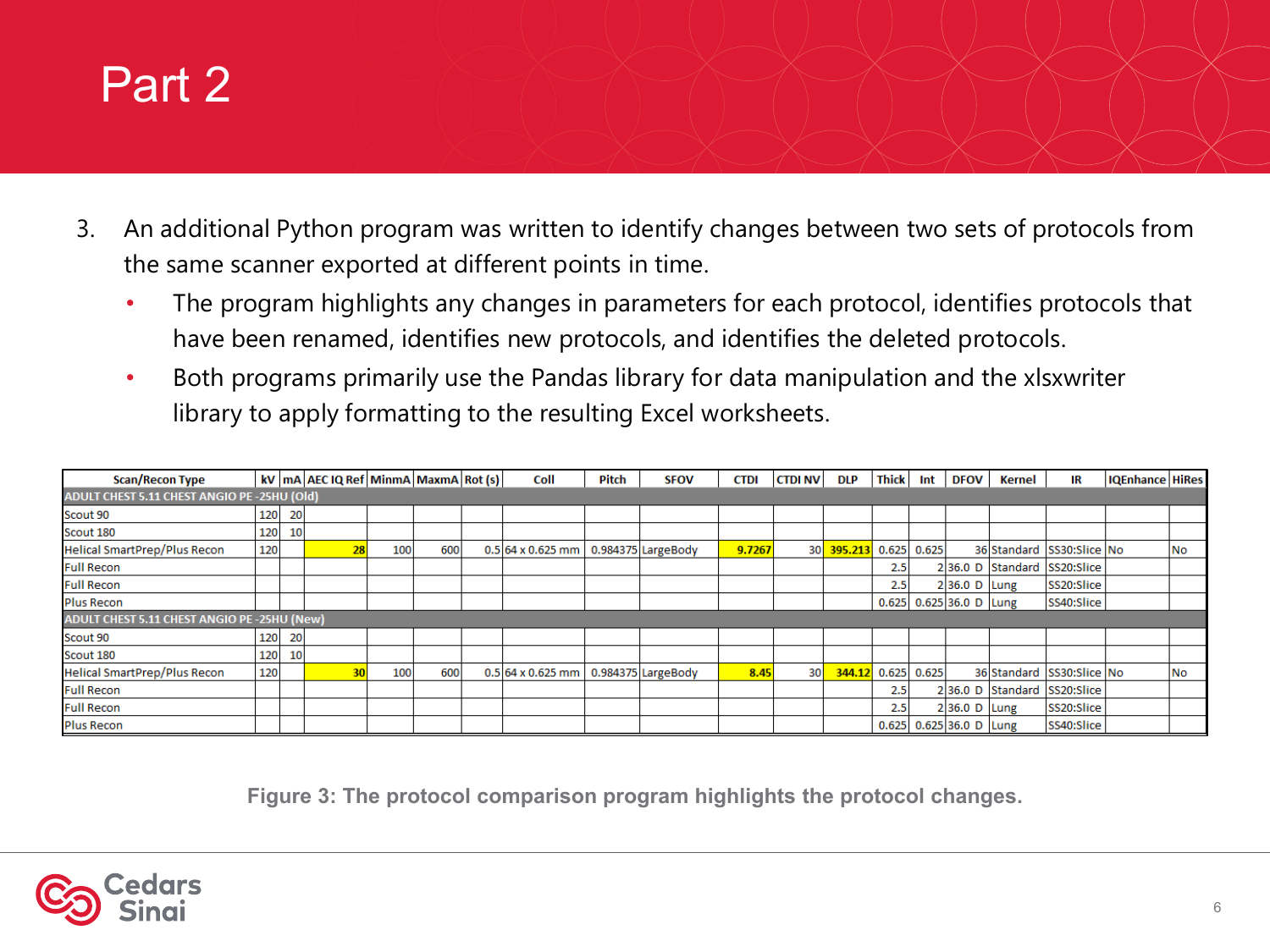### **Results**

- The consistent, vendor-neutral format accelerates the identification of relevant protocol parameters, speeding up protocol documentation and expediting the review process.
- By maintaining an organized set of protocols with information directly from the scanners, we reduce the risk of human entry errors present when manually entering values into a protocol book.
- The additional protocol comparison program automatically identifies changes in protocols between two points in time, allowing the protocol management team to quickly review the changes for accuracy.